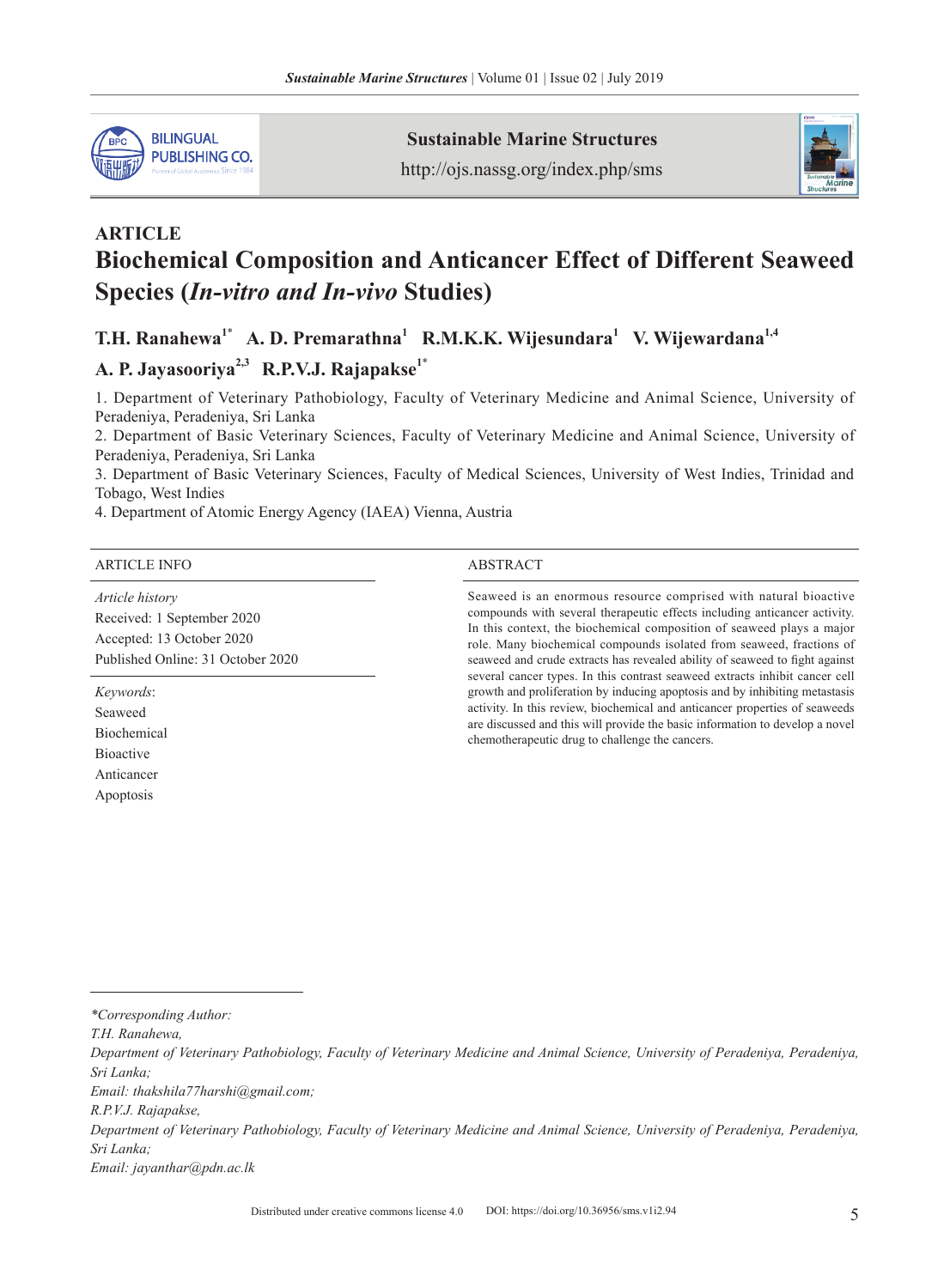#### **1. Introduction**

ancer is a dreadful disease causes due to<br>uncontrolled cell proliferation and migration  $^{[17,26]}$ .<br>Among all human cancer types, lung cancer and<br>colorectal cancer are the maior cancers found in male uncontrolled cell proliferation and migration [17,26]. Among all human cancer types, lung cancer and colorectal cancer are the major cancers found in male whereas breast cancer, cervical cancer and lung cancer are considered as the common cancers found in female [1,40]. Although chemotherapy and radiotherapy treatments are practiced to cure cancers, the survival rate is still low and many side effects are also reported <sup>[23]</sup>. Due to the continuing of failure of the availability of effective chemo-preventive agents for cancers, therapeutic agents from biological resources are being experimented to control this malignant disease [8,11,18]. Seaweeds are marine macro algae, found in intertidal and sub-tidal zones and classified based on their pigmentation and chemical composition as Chlorophyta (green algae), Rhodophyta (red algae) and Phaeophyta (brown algae) [6,23]. *Laminaria* sp., *Fucus* sp., *Ascophyllum* sp., *Porphyra* sp., *Ulva* sp., *Sargassum* sp. and *Gracilaria* sp. are some of the examples for the famous edible seaweed species that comprise with many bioactive compounds coming under the groups of polysaccharides, proteins, lipids, minerals and vitamins  $[14,1]$ . Moreover, due the availability of theses bioactive compounds many seaweed species account for promising health promoting effects such as antibacterial, antiviral, anti-inflammatory, antiulcer and anticancer activities [1,13,33,41]. Therefore some secondary metabolites in seaweeds are extracted and incorporated into several products such as foods, medicines and cosmetics [5]. Recently, seaweeds are increasingly being considered as a source with effective anticancer agents that are able to lower the risk of cancer  $[1,17,26]$ . In this context, investigation of anticancer drugs with less or no side effects has become an interesting topic in novel research field [37,43].

#### **2. Biochemical Composition of Seaweeds**

There are two types of biochemical substances present in seaweeds as high molecular materials and low molecular materials. High molecular materials such as dietary fibres are not absorbed into the human body whereas low molecular materials are absorbed directly  $[14]$ . Though seaweeds comprise with several biochemical compounds including carbohydrates, proteins, lipids, vitamins, polyphenols, free amino acids and minerals  $[7,14,24]$  the composition varies based on the geographical location, seasonal variation and water temperature [14,24].

Seaweeds contain 20% - 76% (dry weight) of polysaccharides as structural and storage compounds. Cellulose, starch, hemicellulose, fucoidan, alginic acids, Sulfated fucans, alginate and laminarin are the polysaccharides which are mainly present in the seaweeds that provide strength and flexibility to the cell wall  $[5,13,14]$ . Out of three seaweed types red seaweeds consist with the highest protein content which accounts for 30%-40% of dry weight whereas brown seaweeds contain 15% and green seaweeds contain  $30\%$  of dry weight  $^{[34]}$ . Many essential amino acids, such as glycine, alanine, arginine and glutamic acids are present in seaweeds. However, the lipid content of seaweeds is comparatively low (1%-5% of dry weight) and it contains a high proportion of essential fatty acids and poly unsaturated fatty acids such as ω-3 and  $\omega$ -6<sup>[30]</sup>. Vitamin B, C, A and D are the most common vitamins present in the seaweeds. In general, seaweeds accounts for 36% (dry weight) of minerals including, potassium, sodium, magnesium, calcium, sulfur, chlorine, phosphorus, iron, zinc, iodine, copper and some other trace metals [34]. Several studies reported that there are severel types of secondary metabolities with therapeutic effect are present in seaweeds (Table 1)

**Table 1.** Secondary metabolites in seaweeds

| Family      | <b>Seaweed Species</b>   | Secondary<br><b>Metabolites</b> | <b>Reference</b>               |  |
|-------------|--------------------------|---------------------------------|--------------------------------|--|
| Pheophyta   | <i>Fucus vesiculosus</i> |                                 | [3, 13, 16,<br>20, 32, 39, 45] |  |
|             | <i>Fucus evanescens</i>  |                                 |                                |  |
|             | Ascophyllum nodosum      | Fucoidan                        |                                |  |
|             | Undaria pinnatifida      |                                 |                                |  |
|             | Sargassum thunbergii     |                                 |                                |  |
|             | Ecklonia cava            |                                 |                                |  |
|             | Laminaria sp.            | Laminarin                       | [13, 31]                       |  |
|             | Sargassum heterophyllum  |                                 | [2, 25, 38]                    |  |
|             | Laminaria ochotensis     |                                 |                                |  |
|             | Hijikia fusiformis       | Fucoxanthin                     |                                |  |
|             | Undaria pinnatifida      |                                 |                                |  |
|             | Ectocarpus siliculosus   |                                 |                                |  |
|             | Nitella Hookeri          | Flavonoids                      | $\lceil 31 \rceil$             |  |
| Chlorophyta | Ulva fasciata            |                                 |                                |  |
|             | Laurencia glandulifera   | Dactylone                       | [10]                           |  |

#### **3. Anticancer Effect of Seaweeds**

Uncontrolled cell growth and proliferation is the main reason for cancer formation. Chemo-preventive agents extracted from natural resources have got the attention due to the ability to suppress cancer cell formation with lesser or no side effects with compared to available chemotherapeutic agents [20]. Basically, cell death can be caused by any chemotherapeutic agent through the cell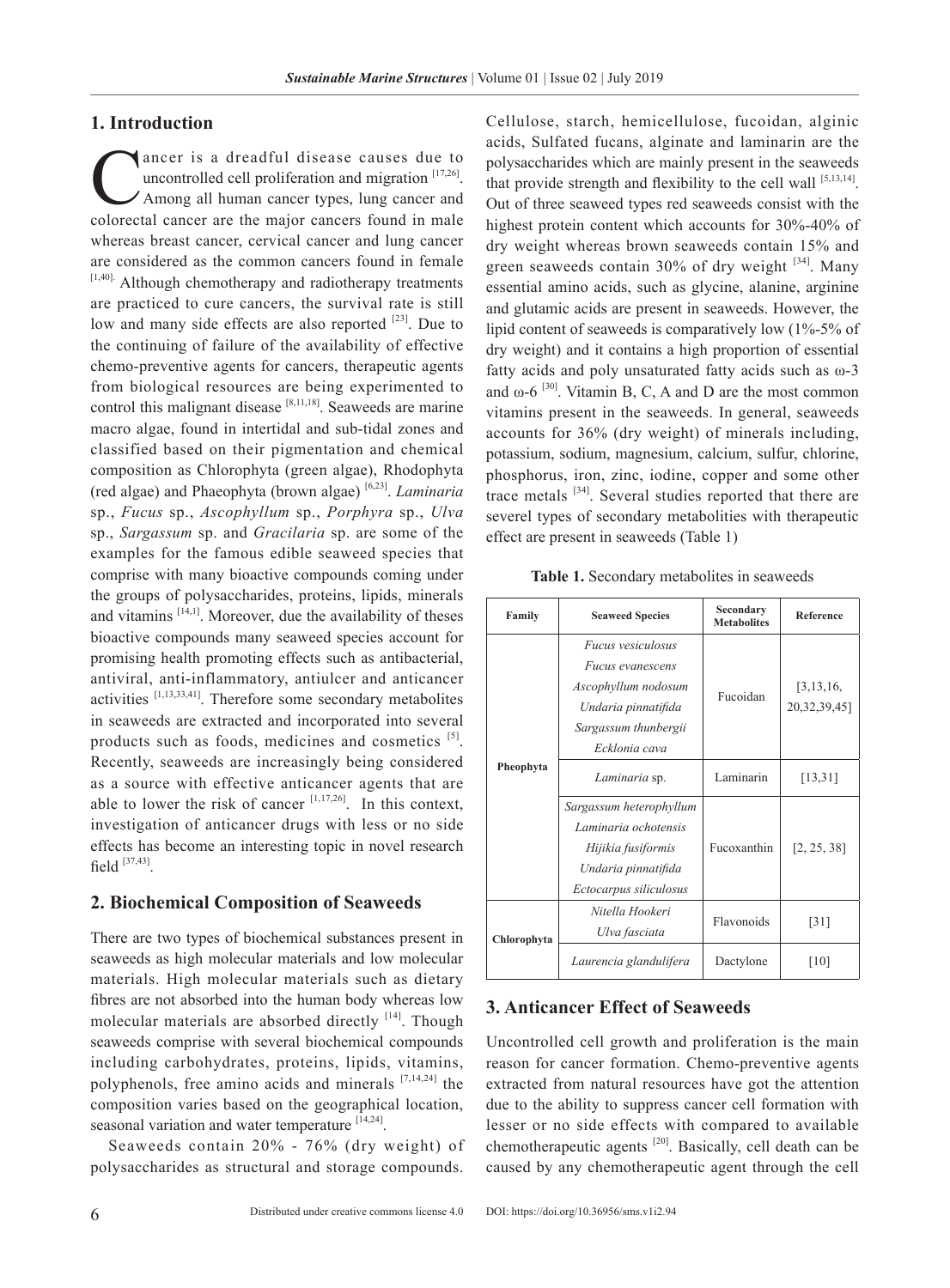cycle arrest by targeting necrotic pathway or apoptotic pathway of respective cells  $[23,26]$ . Bioactive compounds are able to induce apoptosis in cancer cells, this is one of the key mechanisms in cancer therapy because apoptosis is a kind of programmed cell death which can kill only the targeting cancer cells without causing damage to normal surrounding cells  $[2,40]$ . In this context, cell death is evoked through intrinsic mitochondrial pathway or extrinsic death receptor pathway [23,40]. Several studies have proven that seaweed constitute many novel bioactive compounds with anticancer effect and able to induce apoptosis in several types of cancer cells [1,3,9,13,35,37].

Anticancer effect of methanolic extract of *Caulerpa racemosa* mentioned was examined against HL-60 (Human promyelocytic leukemia) cell line and a remarkable cell growth inhibition was reported by Lakmal, *et al.*, 2014<sup>[21]</sup> in dose - dependent manner with compared to normal cell line; vero (Monkey kidney cell line). Apoptotic body formation and DNA damage of treated HL-60 cancer cells were obsereved under fluorescent microscopy and flow cytometric analysis was also showed dose dependent sub-G1 DNA accumulation in HL-60 cell line. Aqueous and methanolic extract *Kappaphycus striatum* has showed cell growth inhibition activity against HeLa (Cervical adenocarcinoma) cell line and this study explains that the molecular weight, monosaccharide sequence, bond formation and charge of molecules are the characteristics of bioactive compounds present in seaweed extracts which support seaweeds to act as an anticancer agent [22]. Zandi, *et al.*, 2010 [42] has found that the aqueous extract of *Sargassum oligocystum* shows cytotoxic activity on K562 (Human chronic myelogenous leukemia) and Human Daudi (Burkitt Lymphoma) cell lines in dose dependet manner. Moreover by another study Zandi, *et al.*, 2010<sup>[43]</sup> expalins that the aqueous extract of *Gracilaria corticata* filtered with Whatman paper No.1 filter paper showed more pormising cell growth inhibition results on Jurkat and Molt-4 (Human lymphoblast) cell lines and they emphasis that filtration is the one of the best methods of sterilising the seaweed extarcts since some of the bioactive compounds in seaweeds are heat sensitive. MCF 7 (Human breast adenocarcinoma) cell line treated with aqueous extracts of different seaweed species such as *Gracillaria corticata, Ulva fasiata, Chaetomorpha antennina* showed growth inhibitory effect and morphological observation such as cell shrinkage and cell shape changes related to apoptotic induction were also observed  $[4]$ .

Methanolic extract of *Sargassum muticum* has showed antiproliferative activity by inducing apoptosis in MCF-7 (Human breast adenocarcinoma) cell line. Electron microscopic images with membrane blebbing, apoptotic body formation and microvilli reduction, the morphological changes of treated cells stained with Hoechst 33342 and flow cytometric analysis indicating the accumulation of treated cells at sub-G1 phase provide evidence on inducing apoptosis by Methanolic extract of *Sargassum muticum*<sup>[28]</sup>. MCF-7 (Human breast cancer cell line) and HepG2 (Human liver cancer cell line) treated with methanolic extracts of *Enteromorpha antenna, Gracilaria corticata* and *Enteromorpha linza* has shown cytotoxic activity with compared to normal Vero cell line (Monkey kidney cell line) [29]. Gomes, *et al*., 2015 [12] found the Methanolic extracts of *Dictyota cilliolata* and *Dictyota menstrualis* shows dosedependent and time-dependent antiprolifertive effect on HeLa (Human cervical cancer cell line). Nuclear morphology changes such as formation of apoptotic bodies and chromatin condensation in the cells stained with 4, 6-Diamidino-2-phenylindole (DAPI) staining was observed under fluorescent microscope. It is reported that percentage of annexin-positive (annexin V-FITC+/ PI−) cells Flow was increased and it is a sign of early apoptosis process of cells. Further the results highlighted that the methanolic extracts of *Dictyota cilliolata* inhibits the growth of HeLa cells by blocking the cell cycle at the S phase whereas *Dictyota menstrualis* shows apoptotic induction without inducing cell cycle arrest. Caspase 3 and Caspase 9 activation empahasis that intrinsic apoptotic induction occurs by the seaweed extracts in the cancer cells. Ethanol extract of *Ulva fasciata* has showed growth inhibition due to apoptosis induction HCT 116 (Human colon cancer) through mitochondrial pathway by increasing cell at sub-G1 phase and activation of Caspase 3 and Caspase  $9^{[36]}$ .

Fractions of polysaccharides; SP-3-1 and SP-3- 2 extracted from *Sargassum pallidum* were treated on HepG2 (human hepatoma), A549 (human lung cancer) and MGC-803 (Human gastric cancer) cell lines and evaluated by MTT assay. SP-3 fraction with the highest sulfate content exhibited higher antitumor activity against all tested cancer cell lines. Further, this study states structure, glycosidic linkages and sequence of monosaccharaides effects on the function of the extracted polysaccharides [41]. Anticancer effect of a sterol fraction of *Porphyra dentata* was evaluated against 4T1 breast cancer cell line and pronounced in dose dependent and time dependent cell proliferation inhibition of was resulted in the treated 4T1 cells and percentage of apoptotic-necrotic cells increased was also increased due to the results of PI and annexin V dual staining  $[19]$ . Liu *et al.* (2016)<sup>[23]</sup> evaluted the anticancer effect of a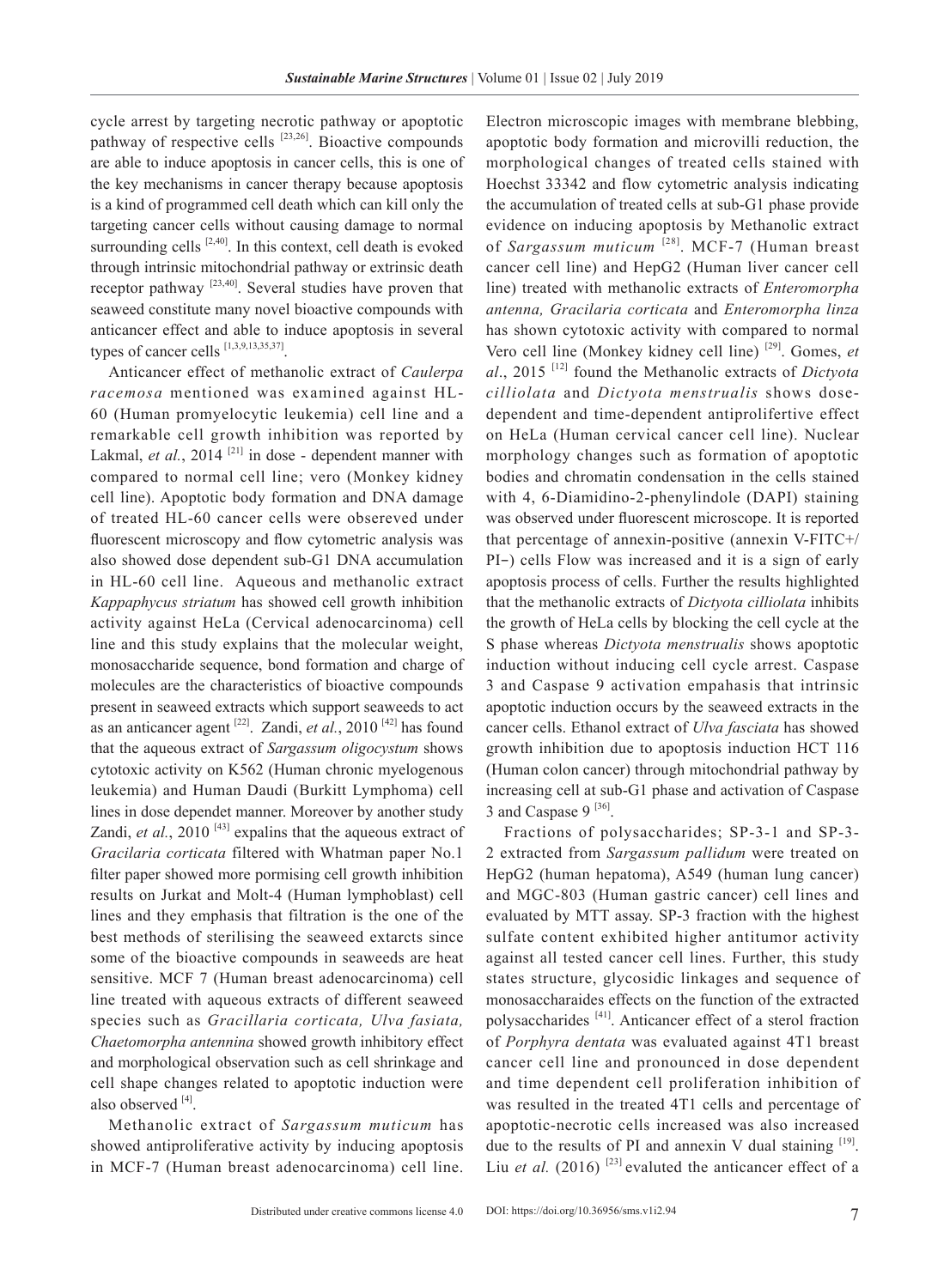|                     |                                               |                                                                                                 | In-vitro analysis   |                          |                      |                        |                   |
|---------------------|-----------------------------------------------|-------------------------------------------------------------------------------------------------|---------------------|--------------------------|----------------------|------------------------|-------------------|
| <b>Extract type</b> | <b>Seaweed Species</b>                        | Cancer cell type                                                                                | <b>MTT</b><br>Assay | Morphological<br>chances | Cell cycle<br>arrest | Gene<br>expression     | <b>References</b> |
| Methanoic           | Caulerpa racemosa                             | HL-60 (Human promyelocytic leukemia)                                                            | $\! + \!\!\!\!$     | $\qquad \qquad +$        | $\qquad \qquad +$    |                        | $[21]$            |
|                     | Sargassum muticum                             | MCF-7 (Human breast adenocarcinoma)                                                             | $\qquad \qquad +$   | $\qquad \qquad +$        | $^{+}$               |                        | $[28]$            |
|                     | Enteromorpha<br>antenna<br>Enteromorpha linza | MCF-7 (Human breast cancer cell line)<br>HepG2 (Human liver cancer cell line)                   | $^{+}$              |                          |                      |                        | $[29]$            |
|                     | Gracilaria corticata                          | MCF-7 (Human breast cancer cell line)<br>HepG2 (Human liver cancer cell line)                   | $\qquad \qquad +$   |                          |                      |                        | $[29]$            |
|                     | Dictyota cilliolata<br>Dictyota menstrualis   | HeLa (Human cervical cancer cell line)                                                          | $\qquad \qquad +$   | $^{+}$                   | $^{+}$               | Caspase 3<br>Caspase 9 | $[12]$            |
| Aqueous             | Sargassum<br>oligocystum                      | K562 (Human chronic myelogenous<br>leukemia)<br>Daudi (Human Burkitt lymphoma)                  |                     |                          |                      |                        | $[43]$            |
|                     | Gracilaria corticata                          | Jurkat (Human lymphoblast)<br>Molt-4 (Human lymphoblast)<br>MCF-7 (Human breast adenocarcinoma) | $^{+}$              |                          |                      |                        | [4, 42]           |
|                     | Ulva fasiata                                  | MCF-7 (Human breast adenocarcinoma)                                                             | $\qquad \qquad +$   |                          |                      |                        | $[4]$             |
|                     | Chaetomorpha<br>antennina                     | MCF-7 (Human breast adenocarcinoma)                                                             | $\qquad \qquad +$   |                          |                      |                        | [4]               |
| Ethanol             | Ulva fasciata                                 | HCT 116 (Human colon cancer)                                                                    | $\qquad \qquad +$   | $^{+}$                   | $^{+}$               | Caspase 3<br>Caspase 9 | $[36]$            |

**Table 2.** Anticancer activity of different seaweed extracts

novel Sulfated Polysaccharides (SPS), extracted from *Sargassum integerrimum* against A549 (Human lung cancer) cell line. Cell growth inhibition was resulted due to necrosis or apoptosis the treated and control cells were stained using Hoechst 33258 staining and morphological changes were observed. Comparatively, typical apoptotic cell characteristics such as cell shrinkage, cell bubbling, fragment shape nucleus and nuclear shrinkage were observed in the SPS treated cells. Flow cytometric analysis using Annexin V-FITC/PI double staining and JC-1 staining also confirms that the growth inhibition is due to apoptosis induction and further due to loss of mitochondrial membrane potential. Moreover, antiapoptotic and pro-apoptotic protein markers expression were also tested using western blotting. According to the results, the expression level of P53; tumor suppressor protein was increased and Bcl-2; anti-apoptotic protein

expression was down regulated whereas Bax; proapoptotic gene expression was decreased.

Several studies have found that fucoidan extracted from different seaweed species as natural bioactive compound with anticancer effect (Table 2). Fucoidan is a type of sulphated polysaccharide mainly present in brown seaweeds. There are many studies to evident the induction of apoptosis in human colon cancer cell lines such as HCT-15, WiDr, HCT116 and HT-29 by fucoidan [16,17,20]. Moreover HCT-15 cells treated with fucoidan inhibited the growth of colon cancer cell lines in dose dependent manner through apoptosis induction. The treated cells have been visualized with condensed and fragmented nucleus and Bcl-2 expression was down regulated whereas Bax, Pro-caspase 3 and 9 expressions were up regulated by the fucoidan treated cells there for it proves that this growth inhibition is due to apoptosis induction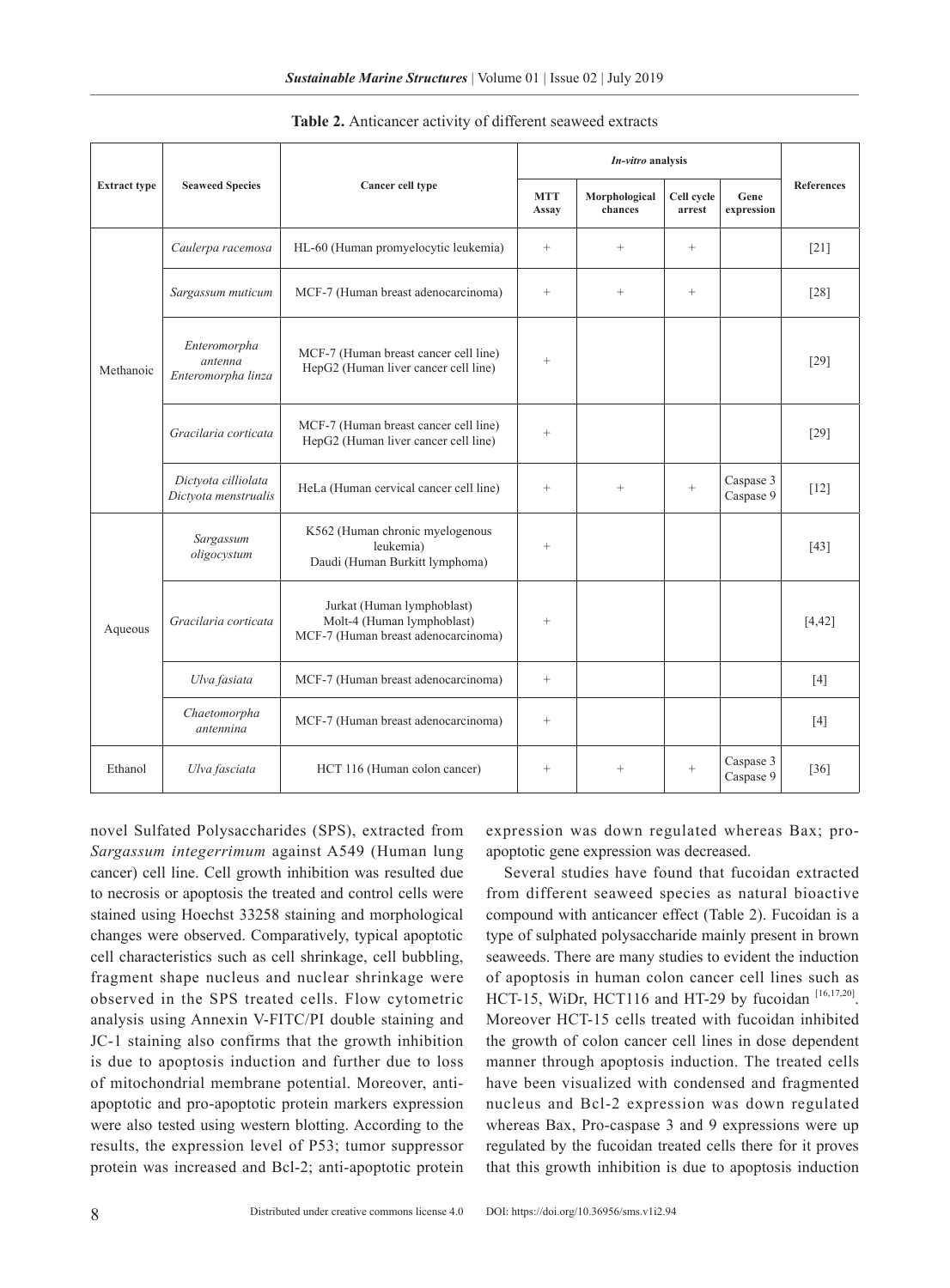in the colon cancer cell lines by fucoidan  $[16]$ . Further, HCT116 and HT-29, human colon cancer cell lines treated with fucoidan (5-20 µg/ml concentrations) have also showed remarkable dose dependent and time dependent cell growth inhibition and any significant cytotoxic effect was not reported on FHC (human normal colon epithelial) cell line. This growth inhibition was also due to apoptosis induction via activation of Caspase 3, 7, 8 and 9  $^{[20]}$ .

| <b>Bioactive</b><br>compound | Seaweed species used<br>to extract Fucoidan   | <b>Cancer cell type</b>                                                         | Reference          |
|------------------------------|-----------------------------------------------|---------------------------------------------------------------------------------|--------------------|
| <b>Fucoidan</b>              |                                               | HCT-15 (Human colon<br>carcinoma cells)                                         | [16]               |
|                              | <i>Fucus vesiculosus</i>                      | HT-29 (Human colon<br>adenocarcinoma)<br>HCT116 (Human colon<br>adenocarcinoma) | $\lceil 20 \rceil$ |
|                              | Sargassum sp.<br>Turbinaria sp.<br>Padina sp. | WiDr (Human colon<br>adenocarcinoma)<br>MCF-7 (Human breast<br>adenocarcinoma)  | $[17]$             |
|                              | Sargassum<br>oligocystum                      | Daudi (Burkitt lymphoma<br>cells)<br>K562 (Human chronic<br>myelogenous)        | [42]               |
|                              | Caulerpa racemosa                             | HL-60 (Human<br>promyelocytic leukemia<br>cell line)                            | $[21]$             |
| Laminarin                    | Laminaria digitata                            | HT-29 (Human colon<br>adenocarcinoma)                                           | $[31]$             |
|                              | Laminaria japonica                            | EJ-1(Human bladder<br>cancers)                                                  | [44]               |
| Fucaxanthin                  | Undaria pinnatifida                           | HL-60 (Human<br>promyelocytic leukemia<br>cell line)                            | [15]               |

**Table 3.** Anticancer activity of bioactive compounds isolated from seaweeds

Laminarin is another bioacive compound present in seaweeds examined for anticancer properties. Laminarin extracted from *Laminaria digitata* has shown anticancer effects against HT-29 colon cancer cell. Laminarin showed an activity against HT-29 cell line in a dosedependent manner. Accumulation of sub-G1 and G2-M during the flow cytometric analysis and inhibition of phosphorylation and ErbB2 expression reveals that Laminarin induces apoptosis through ErbB signaling pathway [31].

Anticancer effect of fucoxanthin extracted from *Laminaria japonica* was tested against EJ-1(Human bladder cancers) cancer cell line and observed time and dose dependent cell viability reduction. Cell morpholgical changes observed by contrastand fluorescence microscope and activetion of caspase-3 reveals that this cell viability reduction is due to apoptosis induction  $[44]$ . Fucoxanthin

extracted from *Undaria pinnatifida* inhbited HL-60 (Human promyelocytic leukemia) cell line proliferation due to apoptosis induction. The results such as DNA fragmentation resuted from agarose gel electrophoresis and sandwich ELISA tests prove the activity of fucoxanthin against Leukemia cancer cell line [15].

Further, not only *in-vitro* studies but also *in-vivo*  studies provide the evidance of anticancer activity of seaweeds. In this contrast, LLC (Lewis Lung Carcinoma) cells were transplanted in C57BL/6 mice and treatments (fucoidan and cyclophosphamide) were started after nine days of transplantation. it is recorded that fucoidan shows and atiancer and antimetastatic activity when the drug is used combined with cyclophosphamide  $[4]$ . Abirami & Kowsalya, 2012<sup>[1]</sup> investigated anticancer effect of *Ulva fasciata* using albino mice (*in-vivo*). DAL (Dalton's Ascites Lymphoma) cells were transplanted in swiss albino mice and treated with methanolic extract and aqueous extracts of *Ulva fasciata* once daily for 14 days. The parameters such as hematological parameters, lipid profile, liver function tests, body weight, cancer cell counts were examined and methanolic and aqueous exracts of *Ulva fasciata* showed *in-vivo* anticancer effect against DAL cancer type. Further mammary cancer induced female rats were treated with *Eucheuma cottonii*  extract (150 and 300 mg/kg of body weight) for four weeks. The tumor was reduced by E. *cottonii* extract and inhibition rate showed dose-dependent variation  $[27]$ .

### **4. Conclusion**

The therapeutic effect of seaweeds was explored due the presence of novel bioactive compounds. In this context anticancer effect of seaweed plays a major role by inducing apoptosis through intrinsic and extrinsic pathways [12,20]. Seaweed are comprised with many secondary metabolities and some of them have been isolated and further studies are reqiuired for isolation of other theraeutic compounds from seaweeds since the most of them show cytotoxic activity against cancre cells and not in normal cells. Thus further studies will open the gate to reveal new chemotherapeutic agents which are able to fight against cancers while having no or less impact on normal cells.

#### **References**

- [1] Abirami, R.G., Kowsalya, S. Anticancer activity of methanolic and aqueous extracts of Ulva fasciata in albino mice. International Journal of Pharmacy and Pharmaceutical Sciences, 2012, 4(2): 681-684.
- [2] Afolayan, A.F. et al. Fucoxanthin, tetraprenylated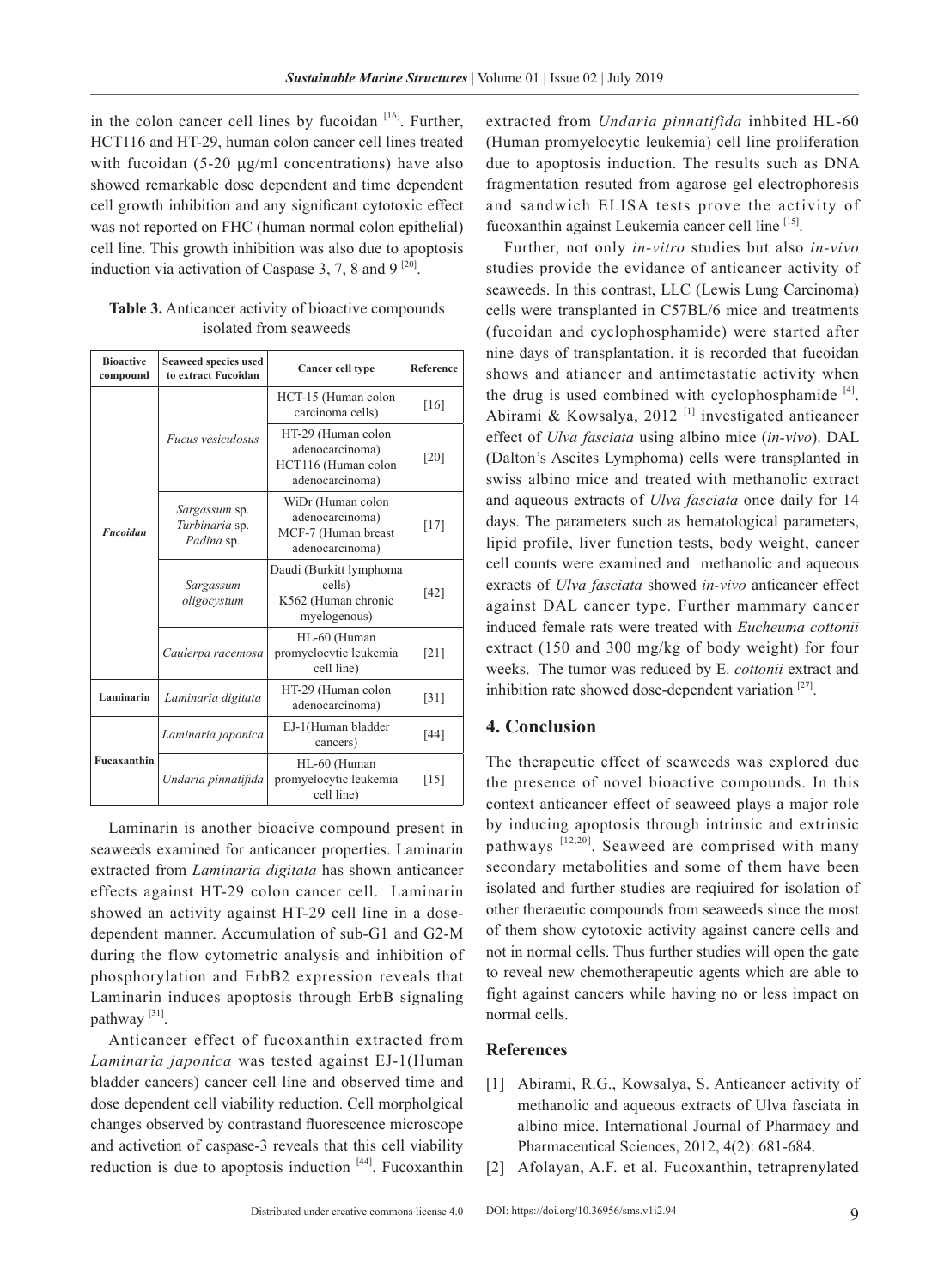toluquinone and toluhydroquinone metabolites from Sargassum heterophyllum inhibit the in vitro growth of the malaria parasite Plasmodium falciparum. 2008, 63: 848-852.

- [3] Aisa, Y. et al. Fucoidan induces apoptosis of human HS-Sultan cells accompanied by activation of caspase-3 and down-regulation of ERK pathways. American Journal of Hematology, 2005, 78: 7-14.
- [4] Arulvasu, C., Shiva Shakthi, S., Rangasamy, V., Hemavathi, M. In-vitro antioxidant and anticancer activity of selected seaweeds of kovalam coast, tamilnadu. 2014: 2347-3207.
- [5] Chojnacka, K., Kim, S. Introduction of marine algae extracts", In S. Kim and K. Chojnacka, eds. Marine Algae Extracts: Processes, Products, and Applications. First Edition ed. Wiley: VCH Verlag GmbH and Co. KGaA, 2015.
- [6] Dhargalkar, V., Kavlekar, D. Seaweeds- a field manual, X N Verlecar and V Rathod, Eds. Dona Paula, Goa: National Institute of Oceanography, 2004.
- [7] Ermakova, S. et al. Fucoidans from brown seaweeds Sargassum hornery, Eclonia cava, Costaria costata: structural characteristics and anticancer activity. Appl Biochem Biotechnol, 2011, 164: 841-850.
- [8] Faried, A. et al. Anticancer effects of gallic acid isolated from Indonesian herbal medicine, Phaleria macrocarpa (Scheff.) Boerl, on human cancer cell lines. International journal of oncology, 2007, 30: 605-613.
- [9] Farooqi, A.A., Butt, G., Razzaq, Z. Algae extracts and methyl jasmonate anti-cancer activities in prostate cancer: Choreographers of the dance macabre. 2012, 12(50).
- [10] Fedorov, S.N. et al. Dactylone inhibits epidermal growth factor-induced transformation and phenotype expression of human cancer cells and induces G1-S arrest and apoptosis. 2007, 67: 5914-5921.
- [11] Gaudet, M.M. et al. Fruits, vegetables, and micronutrients in relation to breast cancer modified by menopause and hormone receptor status. Cancer Epidemiol. Biomarkers, 2004, 13: 1485-1494.
- [12] Gomes, D.L. et al. Methanolic Extracts from Brown Seaweeds Dictyota cilliolata and Dictyota menstrualis Induce Apoptosis in Human Cervical Adenocarcinoma HeLa Cells. 2015, 20: 6573-91.
- [13] Gupta, S., Abu-Ghannam, N. Bioactive potential and possible health effects of edible brown seaweeds. Trends in Food Science & Technology, 2011, 22: 315-26.
- [14] Holdt, S.L., Kraan, S. Bioactive compounds in seaweed: Functional food applications. Journal of Applied Phycology, 2011, 23: 543-597.
- [15] Hosokawa, M. et al. Apoptosis inducing effect of Fu-

coxanthin on human leukemia cell line HL-60. Food sci. technolol. res, 1999, 5(3): 243-46.

- [16] Hyun, J. et al. Apoptosis inducing activity of fucoidan in HCT-15 colon carcinoma cells. 2009, 32(10): 1760-1764.
- [17] Isnansetyo, A. et al. Cytotoxicity of fucoidan from three tropical brown algae against Breast and colon cancer cell lines. Pharmacogn Journal, 2017, 9(1): 14-20.
- [18] Jo, E.H. et al. Modulations of the Bcl-2/Bax family were involved in the chemopreventive effects of licorice root (Glycyrrhiza uralensis Fisch) in MCF-7 human breast cancer cell. J. Agric. Food Chem, 2004, 52: 1715-1719.
- [19] Kazłowska, K., Lin, T.V., Chang, S., Tsai, G. In vitro and in vivo anticancer effects of sterol fraction from red algae Porphyra dentata. Natural Bioactives and Phytochemicals Serve in Cancer Treatment and Prevention, 2013.
- [20] Kim, E.J., Park, S.Y., Lee, J.Y., Park, J.H. Fucoidan present in brown algae induces apoptosis of human colon cancer cells. BMC Gastroenterology, 2010, 10(96): 1471-1482.
- [21] Lakmal, H.H. et al. Anticancer and antioxidant effects of selected Sri Lankan marine algae. J.Natn.Sci. Foundation Sri Lanka, 2014, 42(4): 315-23.
- [22] Lau, T.Y., Vitta, D.F., Chew, S.Y., Yong, W.T. Antiproliferative potential of extracts from kappaphycus seaweeds on HeLa cancer cell lines. Sains Malaysiana, 2014, 43(12): 1895-1900.
- [23] Liu, G. et al. A novel polysaccharide from Sargassum integerrimum inducesapoptosis in A549 cells and preventsangiogensis in vitro and in vivo. Scientific reports, 2016, 6: 26722-26734.
- [24] Manivannan, K. et al. Biochemical composition of seaweeds from mandapam coastal regions along southeast coast of india. American-Eurasian Journal of Botany, 2008, 1(2): 32-37.
- [25] Miyata, M. et al. Anti-obesity effect on rodents of the traditional Japanese food, tororokombu, shaved Laminaria. 2009, 73: 2326-2328.
- [26] Moussavou, G. et al. Anticancer effects of different seaweeds on human colon and breast cancers. Marine drugs, 2014, 12: 4898-4911.
- [27] Namvar, F. et al. Polyphenol-rich seaweed (Eucheuma cottonii) extract suppresses breast tumour via hormone modulation and apoptosis induction. Food Chemistry, 2012, 130: 376-382.
- [28] Namvar, F. et al. Antioxidant, antiproliferative, and antiangiogenesis effects of polyphenol-rich seaweed (Sargassum muticum). 2013.
- [29] Narasimhan, M., Pavithra, S.K., Krishnan, V., Chan-